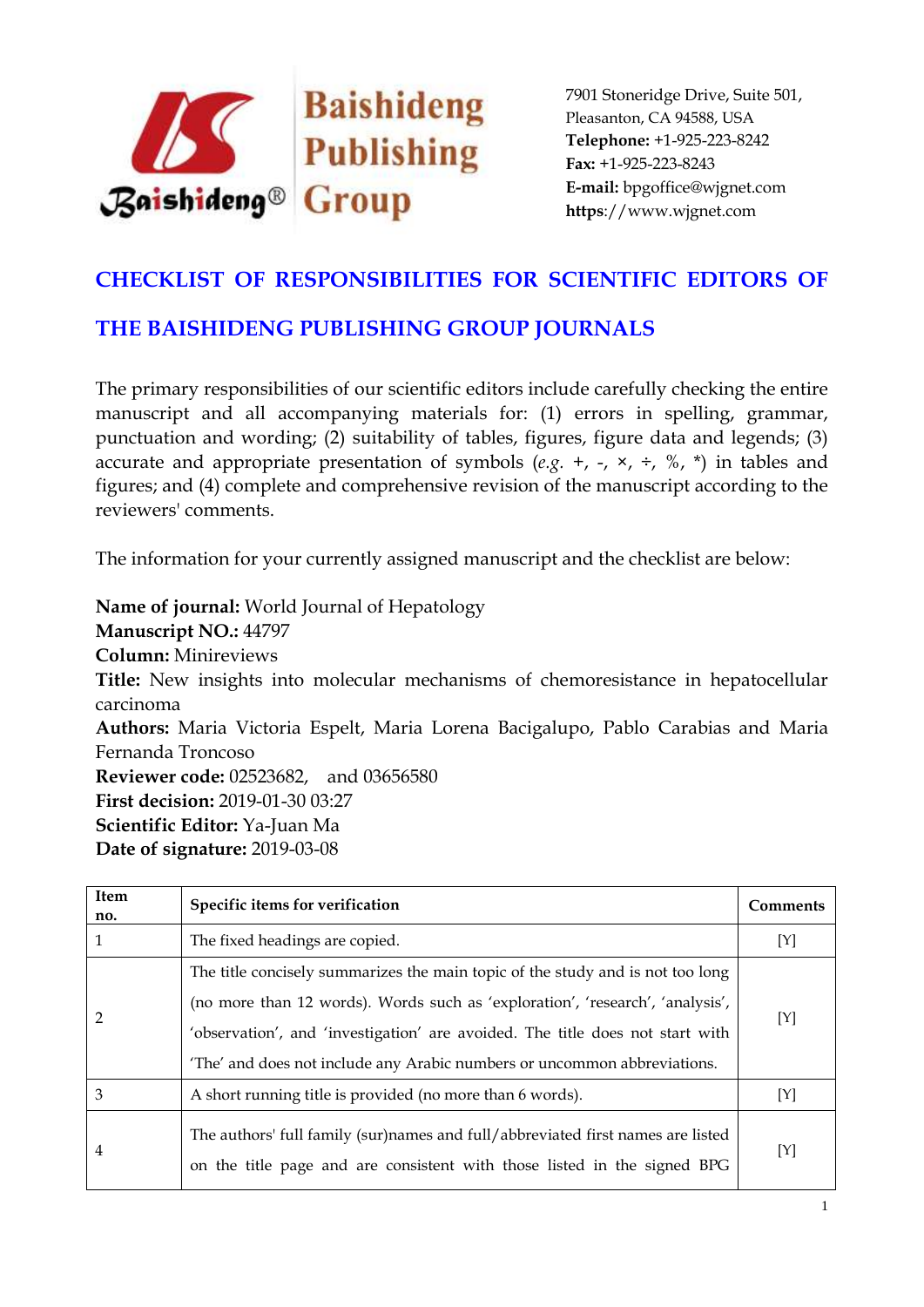

|    | Copyright Assignment form.                                                     |     |
|----|--------------------------------------------------------------------------------|-----|
|    |                                                                                |     |
|    | The entire manuscript has been investigated for suspected or proven            |     |
| 5  | academic/publication misconduct before the manuscript is sent to the           | [Y] |
|    | Editor-in-Chief.                                                               |     |
|    | The authors' affiliations are listed on the title page and are consistent with |     |
| 6  | those in the signed BPG Copyright Assignment form.                             | [Y] |
|    | The 'Supported by' statement describes the source(s) of financial support and  |     |
| 7  | includes the corresponding identification number(s) and program ID(s) if       | [Y] |
|    | available, and contains no spelling errors.                                    |     |
|    |                                                                                |     |
|    | The ethics-related statements are provided in accordance with the manuscript   |     |
| 8  | type (e.g., Manuscript No.-Institutional review board statement, Manuscript    | [Y] |
|    | No.-Animal care and use statement, etc.).                                      |     |
|    | The 'Author contributions' passage describes the specific contribution(s) made |     |
|    | by each author. The author's names are listed in the following format: full    |     |
| 9  | family (sur)name followed by abbreviated first and middles names.              |     |
|    | e.g., "Wang CL and Liang L contributed equally to this work; Wang CL, Liang    |     |
|    | L, Fu JF, Zou CC, Hong F and Wu XM designed the research study; Wang CL,       | [Y] |
|    | Zou CC, Hong F and Wu XM performed the research; Xue JZ and Lu JR              |     |
|    | contributed new reagents and analytic tools; Wang CL, Liang L and Fu JF        |     |
|    | analyzed the data; and Wang CL, Liang L and Fu JF wrote the manuscript. All    |     |
|    | authors have read and approve the final manuscript."                           |     |
| 10 | The 'Correspondence to' passage provides the corresponding author's full       |     |
|    | first and family (sur)names, abbreviated title $(e.g., M.D, PhD)$ , affiliated |     |
|    | institute's name and complete postal address (including zip code) and e-mail   | [Y] |
|    | (written in all lowercase), and contains no spelling errors.                   |     |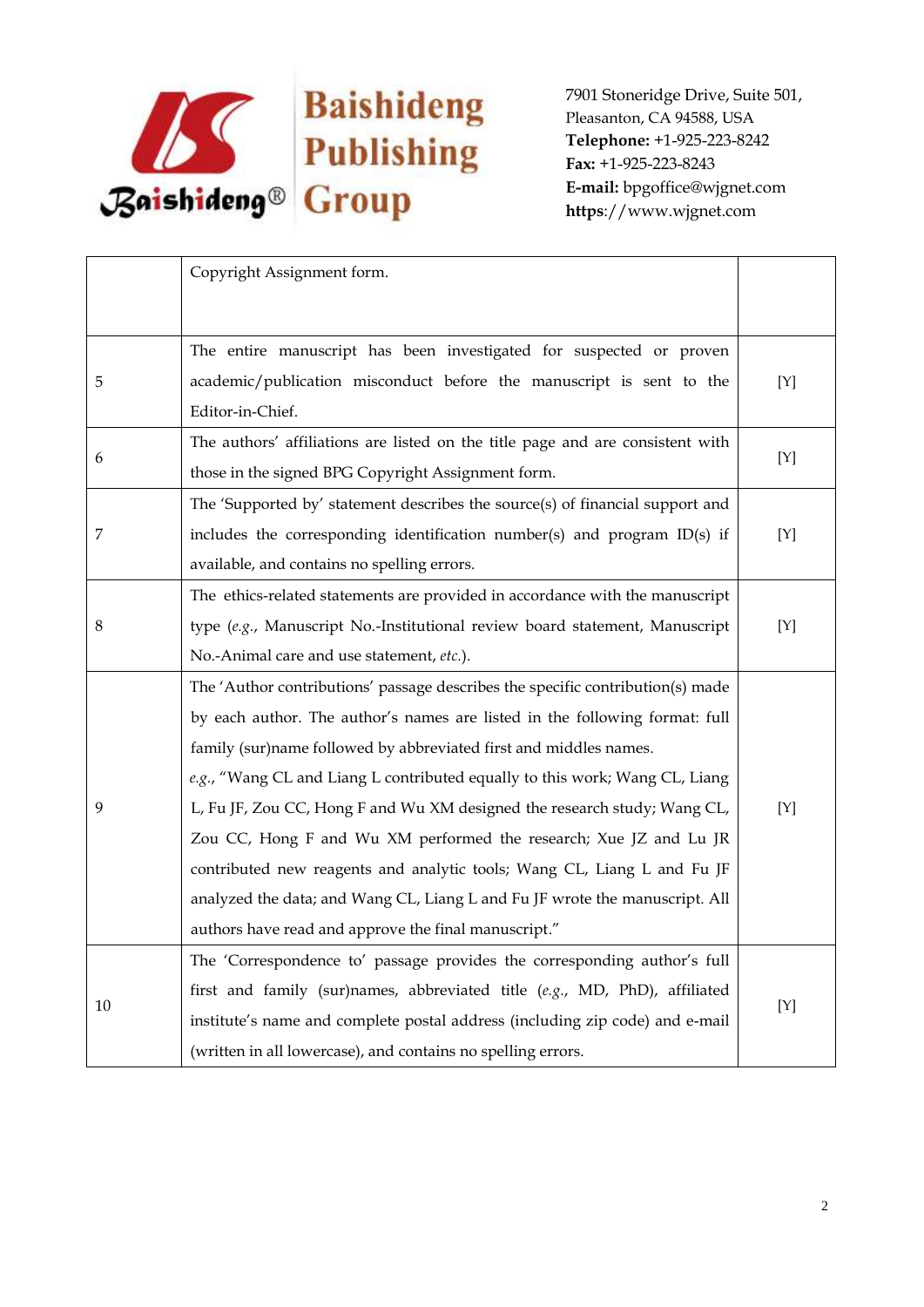

| 11 | The 'Telephone' and 'Fax' numbers are given for the corresponding author,       |     |
|----|---------------------------------------------------------------------------------|-----|
|    | and contain no spelling, punctuation or numerical errors. The telephone and     | [Y] |
|    | fax numbers are composed of the plus symbol (+, which is the international      |     |
|    | exit code), the country code, the area or city code, and the local phone number |     |
|    | $(e.g., +86-10-85381892).$                                                      |     |
|    | The Manuscript Tracking information (i.e., Received, Peer review started, First | [Y] |
|    | decision, Revised, Accepted, Article in press, and Published online) are        |     |
| 12 | provided along with the corresponding editor and date for each item, and        |     |
|    | contain no spelling errors.                                                     |     |
|    | The Abstract section is formatted according to the article-specific style       |     |
|    | (structured vs unstructured) and word count thresholds, as follows:             |     |
|    | Commentary, Frontier, Diagnostic Advances, Medical Ethics, Minireview,          | [Y] |
|    | Review, Therapeutics Advances, and Topic Highlight: Non-structured              |     |
|    | abstract that is no less than 200 words.                                        |     |
| 13 | Field of Vision, Case Report and Letter to the Editor: Non-structured abstract  |     |
|    | that is no less than 150 words.                                                 |     |
|    | Research articles: Structured abstract with subsections for AIM (no more than   |     |
|    | 20 words); METHODS (no less than 80 words); RESULTS (no less than 120           |     |
|    | words); and CONCLUSION (no more than 26 words).                                 |     |
| 14 | The 'Key words' list provides 5-10 keywords that reflect the main content of    |     |
|    | the study. The first letter of each keyword is capitalized, and each keyword is | [Y] |
|    | separated by a semicolon.                                                       |     |
|    | The 'Core tip' provides a summary (less than 100 words) of the study that       |     |
| 15 | outlines the most innovative and important arguments and core contents of       | [Y] |
|    | the paper and will serve to effectively attract readers.                        |     |
| 16 | The authors' full family (sur)names followed by abbreviated first/middle        | [Y] |
|    | names provided in the bibliography information are consistent with those        |     |
|    | provided on both the title page and the signed BPG Copyright Assignment         |     |
|    | form.                                                                           |     |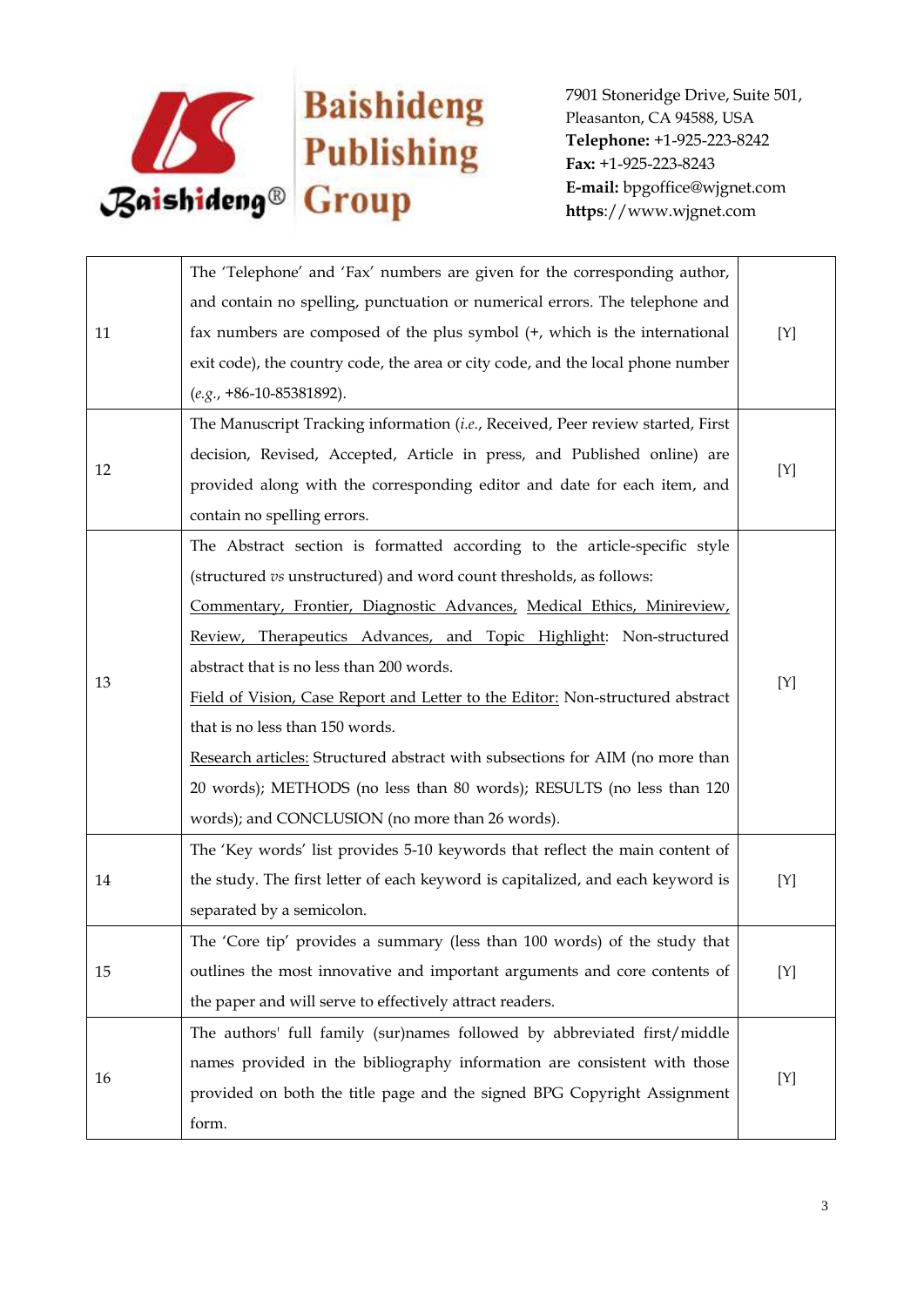

| 17 | The 'INTRODUCTION' section clearly describes the relevant background                                 |             |
|----|------------------------------------------------------------------------------------------------------|-------------|
|    | information for the study. Only the most relevant and current (within the past                       |             |
|    | 5 years) literature is cited, with the exception of rare instances of seminal                        |             |
|    | literature citations. All technical terms and/or abbreviations are explained                         |             |
|    | and/or defined, with the full name of abbreviations given upon first                                 |             |
|    | appearance in the text and the abbreviation presented in parentheses $[i.e.,$                        | [Y]         |
|    | "computed tomography (CT)"]. First-person pronouns (e.g., 'I', 'we') are                             |             |
|    | used appropriately to clearly indicate the work performed by the author(s).                          |             |
|    | When weaknesses of previous studies are described in the text to highlight the                       |             |
|    | innovations related to the current study, the information is presented                               |             |
|    | carefully.                                                                                           |             |
|    | The 'MATERIALS AND METHODS' section clearly and accurately describes                                 |             |
| 18 | all materials and methods used to obtain the data presented in the article and                       | $[{\rm N}]$ |
|    | is adequate for a reader to repeat the study.                                                        |             |
|    | The 'RESULTS' section concisely describes the observational and experimental                         |             |
|    | results. Representative data and data that have scientific significance are                          |             |
| 19 | emphasized. Data is presented in either the text, a table or figure $(i.e.,$ chart,                  | [N]         |
|    | diagram, graph or image), but is not repeated among each. Information                                |             |
|    | presented in the tables and figures clearly describes the trends, meaning, and                       |             |
|    | inferences. Results described in textual form are accurate, concise and clear.                       |             |
| 20 | The order and numerical labeling of tables and figures is consistent with their                      |             |
|    | appearance and presentation in the text. Symbols in tables (e.g., +, -, $\times$ , $\div$ , $\ast$ ) |             |
|    | correctly correspond to the definitions in the footnotes. Only one legend is                         |             |
|    | provided for each multi-panel figure consisting of color graphs, black and                           | $[Y]$       |
|    | white graphs, or line graphs that depicts data of the same theme. For example:                       |             |
|    | Figure 1 Pathological changes in atrophic gastritis tissue before and after                          |             |
|    | treatment. A: ; B: ; C: ; D: ; E: ; F:                                                               |             |
| 21 | Split pictures include flow charts, line graphs, histograms, and graphs                              |             |
|    | including text. Unsplit pictures include meta-analysis diagrams, PCR                                 | [N]         |
|    | amplification curves, and survival curves.                                                           |             |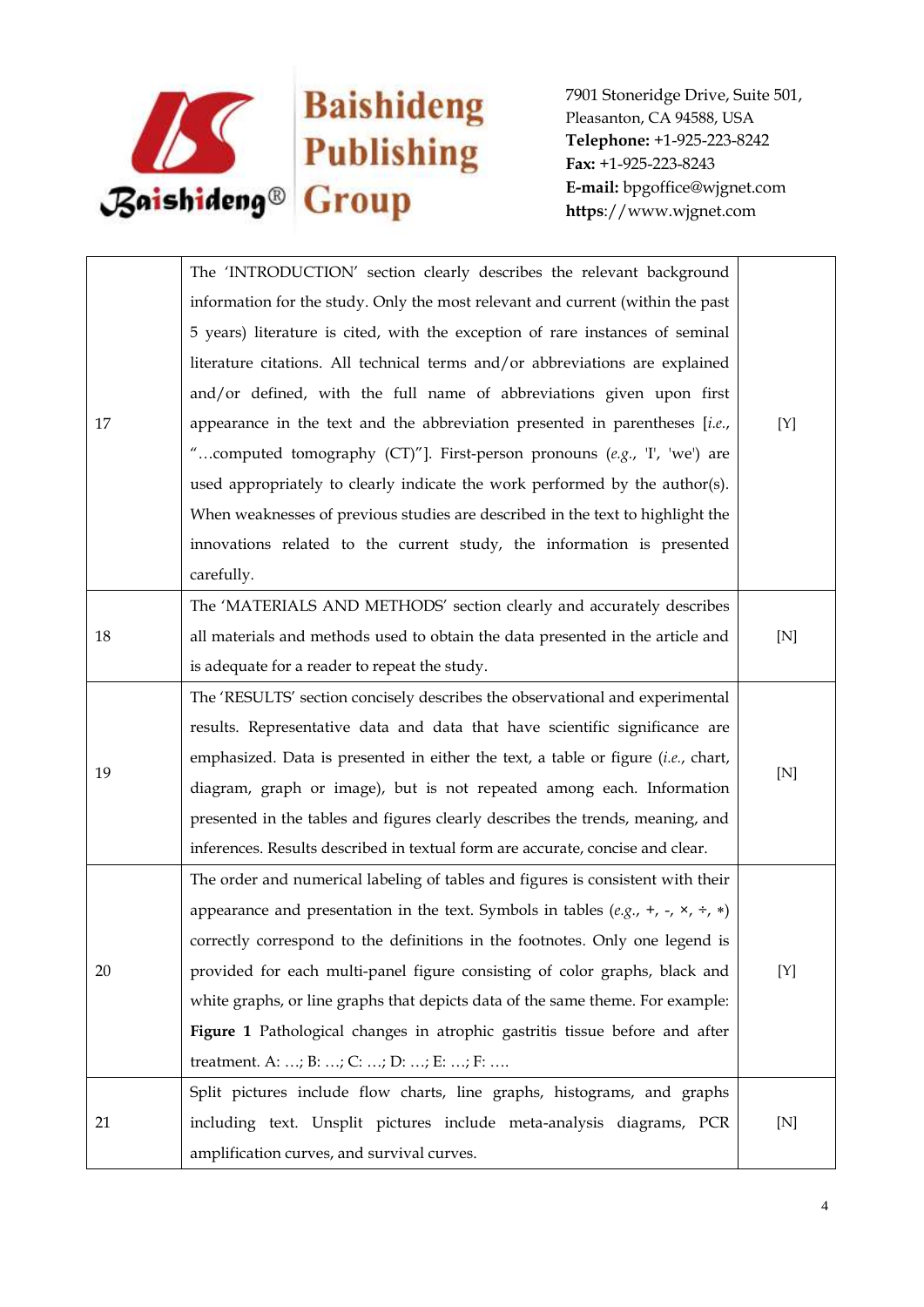

| 22 | Statistical symbols are accurate. Statistical significance is expressed as <sup>a</sup> P<0.05,             |             |
|----|-------------------------------------------------------------------------------------------------------------|-------------|
|    | $bP<0.01$ (P>0.05 usually does not need to be denoted). If there are other series                           |             |
|    | of P values, $\epsilon P$ <0.05 and $\epsilon P$ <0.01 are used, and a third series of P values is          | $[{\rm N}]$ |
|    | expressed as $\mathrm{e}P$ <0.05 and $\mathrm{f}P$ <0.01. Statistical data is expressed as mean $\pm$ SD or |             |
|    | mean $\pm$ SE.                                                                                              |             |
|    | The 'DISCUSSION' section (1) describes the main purpose and hypothesis of                                   |             |
|    | the study; (2) summarizes the most important results; (3) illustrates and                                   |             |
|    | explains the results (but does not simply repeat the data) and draws                                        |             |
| 23 | conclusions or inferences based on the results; (4) points out the limitations of                           | $[{\rm N}]$ |
|    | the study and their impact on the results, as well as proposes further advice                               |             |
|    | on future research topic(s) or direction(s); and (5) describes the theoretical                              |             |
|    | significance and practical value of the findings.                                                           |             |
|    | The 'ACKNOWLEDGMENTS' section expresses gratitude to any individuals                                        |             |
|    | or organizations for technical support (i.e., providing instrumentation,                                    |             |
| 24 | equipment or experimental materials, and/or assistance in experimental                                      | $[{\rm N}]$ |
|    | work), non-technical services (i.e., useful inspiration, suggestions, guidance, or                          |             |
|    | review), and/or any other auxiliary work.                                                                   |             |
| 25 | The 'COMMENTS' section provides comments for original articles in                                           |             |
|    | accordance with the specified format.                                                                       | $[{\rm N}]$ |
| 26 | The 'REFERENCES' section lists the references in the Vancouver style. This                                  |             |
|    | style uses Arabic numeral in-text citations based on the order of the first                                 |             |
|    | appearance of a source in the text. For citations where the author's name is                                |             |
|    | indicated in the text, a superscript number should be placed following the                                  |             |
|    | name (i.e, "Pang et al"). For citations where no author is indicated, a                                     |             |
|    | superscript number should be placed at the end of the sentence. Respective                                  | [Y]         |
|    | examples are: "Ma [1] reported ", "Pan et al [2-5] indicated "; "PCR has a                                  |             |
|    | high sensitivity [6,9]." No superscript numbers are used when the reference                                 |             |
|    | number is described in the text; for example, "The experimental method used                                 |             |
|    | has been described in reference [8]." The style of reference citations in tables is                         |             |
|    | the same as that in the text (e.g., Pan et al $[2-5]$ , please see reference [8]).                          |             |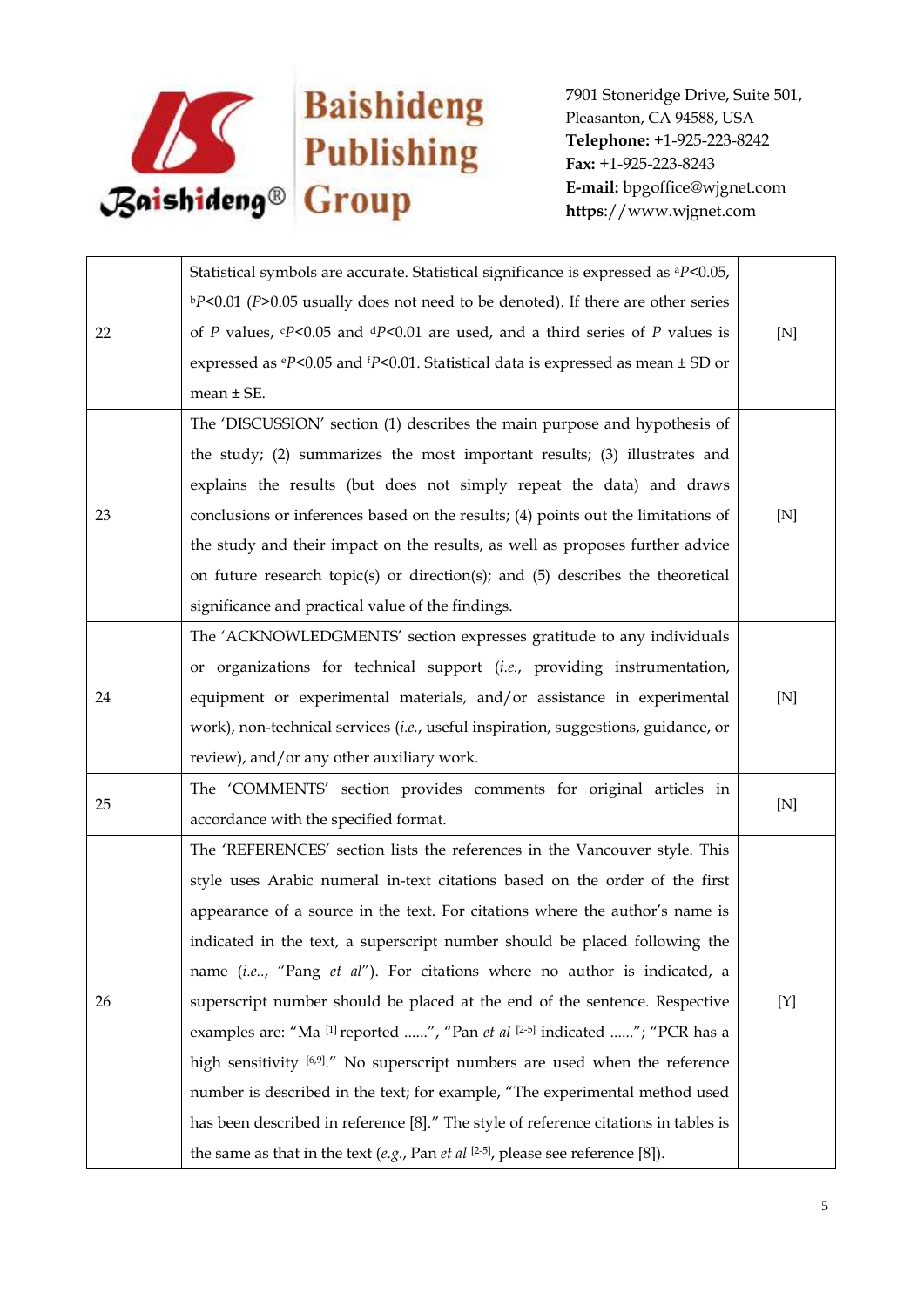

|    | Journal references have been verified to ensure that there are no duplicate         |     |
|----|-------------------------------------------------------------------------------------|-----|
|    | references and that the PMID numbers are correct. For references not yet            |     |
|    | included in PubMed: the name of Chinese journals is spelled out using               |     |
| 27 | Chinese Pinyin, with the first letter of each word capitalized (e.g., Shijie Huaren | [Y] |
|    | Xiaohua Zazhi); the name of journals in other languages are listed according to     |     |
|    | indexing information retrieved from Google. Book references are presented           |     |
|    | with all the information relevant to the electronic version.                        |     |
|    | The names of the peer reviewers and the scientific editor are present at the        |     |
| 28 | end of the paper (e.g., P-Reviewer: Hugot D S-Editor: Wang JL).                     | [Y] |
|    | The number of cited references is appropriate for the article type, as follows:     |     |
|    | Commentary: no less than 50;                                                        |     |
| 29 | Review: no less than 100;                                                           | [Y] |
|    | Article: no less than 30/26;                                                        |     |
|    | Case Report and Letter to the Editor: no less than 1.                               |     |
|    | The revised manuscript is provided (file name: Manuscript No.-Review; e.g.,         |     |
|    | 870-Review).                                                                        |     |
| 30 | The letter of peer-reviewers' comments is provided (file name: Manuscript           | [Y] |
|    | No.-Peer-review(s); e.g., 870-Peer-review(s)).                                      |     |
|    | The response letter is provided (file name: Manuscript No.-Answering                |     |
|    | reviewers; e.g., 870-Answering reviewers).                                          |     |
| 31 | The author(s) highlighted the changes made to the manuscript according to           | [Y] |
|    | the peer-reviewers' comments.                                                       |     |
| 32 | The responses to the peer-reviewers' comments are consistent with the               | [Y] |
|    | changes made to the manuscript.                                                     |     |
| 33 | All authors signed the BPG Copyright Assignment form (file name:                    | [Y] |
|    | Manuscript No.-Copyright assignment; e.g., 870-Copyright assignment).               |     |
| 34 | The language certificate provided by authors who are non-native speakers of         |     |
|    | English meets the BPG requirements (file name: Manuscript No.-Language              | [N] |
|    | certificate; e.g., 870-Language certificate).                                       |     |